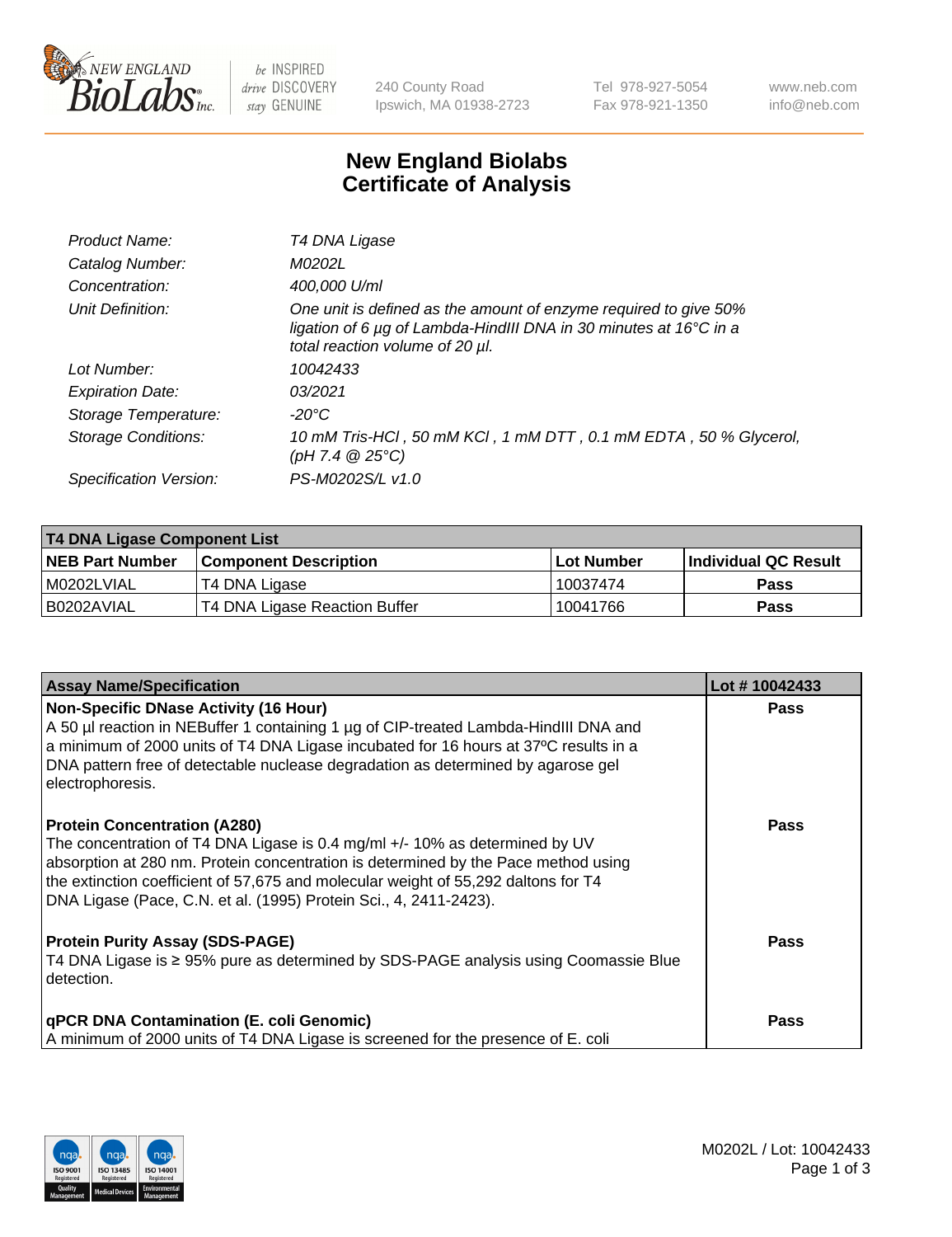

be INSPIRED drive DISCOVERY stay GENUINE

240 County Road Ipswich, MA 01938-2723 Tel 978-927-5054 Fax 978-921-1350 www.neb.com info@neb.com

| <b>Assay Name/Specification</b>                                                                                                                                                                                                                                                                                                                                      | Lot #10042433 |
|----------------------------------------------------------------------------------------------------------------------------------------------------------------------------------------------------------------------------------------------------------------------------------------------------------------------------------------------------------------------|---------------|
| genomic DNA using SYBR® Green qPCR with primers specific for the E. coli 16S rRNA<br>locus. Results are quantified using a standard curve generated from purified E. coli<br>genomic DNA. The measured level of E. coli genomic DNA contamination is ≤ 1 E. coli<br>genome.                                                                                          |               |
| <b>RNase Activity (Extended Digestion)</b><br>A 10 µl reaction in NEBuffer 4 containing 40 ng of a 300 base single-stranded RNA<br>and a minimum of 1 µl of T4 DNA Ligase is incubated at 37°C. After incubation for 16<br>hours, >90% of the substrate RNA remains intact as determined by gel electrophoresis<br>using fluorescent detection.                      | <b>Pass</b>   |
| <b>Single Stranded DNase Activity (FAM-Labeled Oligo)</b><br>A 50 µl reaction in CutSmart® Buffer containing a 20 nM solution of a fluorescent<br>internal labeled oligonucleotide and a minimum of 10,000 units of T4 DNA Ligase<br>incubated for 16 hours at 37°C yields <5% degradation as determined by capillary<br>electrophoresis.                            | <b>Pass</b>   |
| <b>DNase Activity (Labeled Oligo, 3' extension)</b><br>A 50 µl reaction in CutSmart® Buffer containing a 20 nM solution of a fluorescent<br>labeled double-stranded oligonucleotide containing a 3' extension and a minimum of<br>10,000 units of T4 DNA Ligase incubated for 16 hours at 37°C yields <5% degradation<br>as determined by capillary electrophoresis. | <b>Pass</b>   |
| <b>DNase Activity (Labeled Oligo, 5' extension)</b><br>A 50 µl reaction in CutSmart® Buffer containing a 20 nM solution of a fluorescent<br>labeled double-stranded oligonucleotide containing a 5' extension and a minimum of<br>10,000 units of T4 DNA Ligase incubated for 16 hours at 37°C yields <5% degradation<br>as determined by capillary electrophoresis. | <b>Pass</b>   |
| Double Stranded DNase Activity (Labeled Oligo)<br>A 50 µl reaction in CutSmart® Buffer containing a 20 nM solution of a fluorescent<br>labeled double-stranded oligonucleotide containing a blunt end and a minimum of<br>10,000 units of T4 DNA Ligase incubated for 16 hours at 37°C yields <5% degradation<br>as determined by capillary electrophoresis.         | <b>Pass</b>   |
| <b>Endonuclease Activity (Nicking)</b><br>A 50 µl reaction in NEBuffer 1 containing 1 µg of supercoiled PhiX174 DNA and a<br>minimum of 2000 units of T4 DNA Ligase incubated for 4 hours at 37°C results in <10%<br>conversion to the nicked form as determined by agarose gel electrophoresis.                                                                     | <b>Pass</b>   |
| <b>Exonuclease Activity (Radioactivity Release)</b><br>A 50 µl reaction in NEBuffer 1 containing 1 µg of a mixture of single and<br>double-stranded [3H] E. coli DNA and a minimum of 2000 units of T4 DNA Ligase                                                                                                                                                    | <b>Pass</b>   |